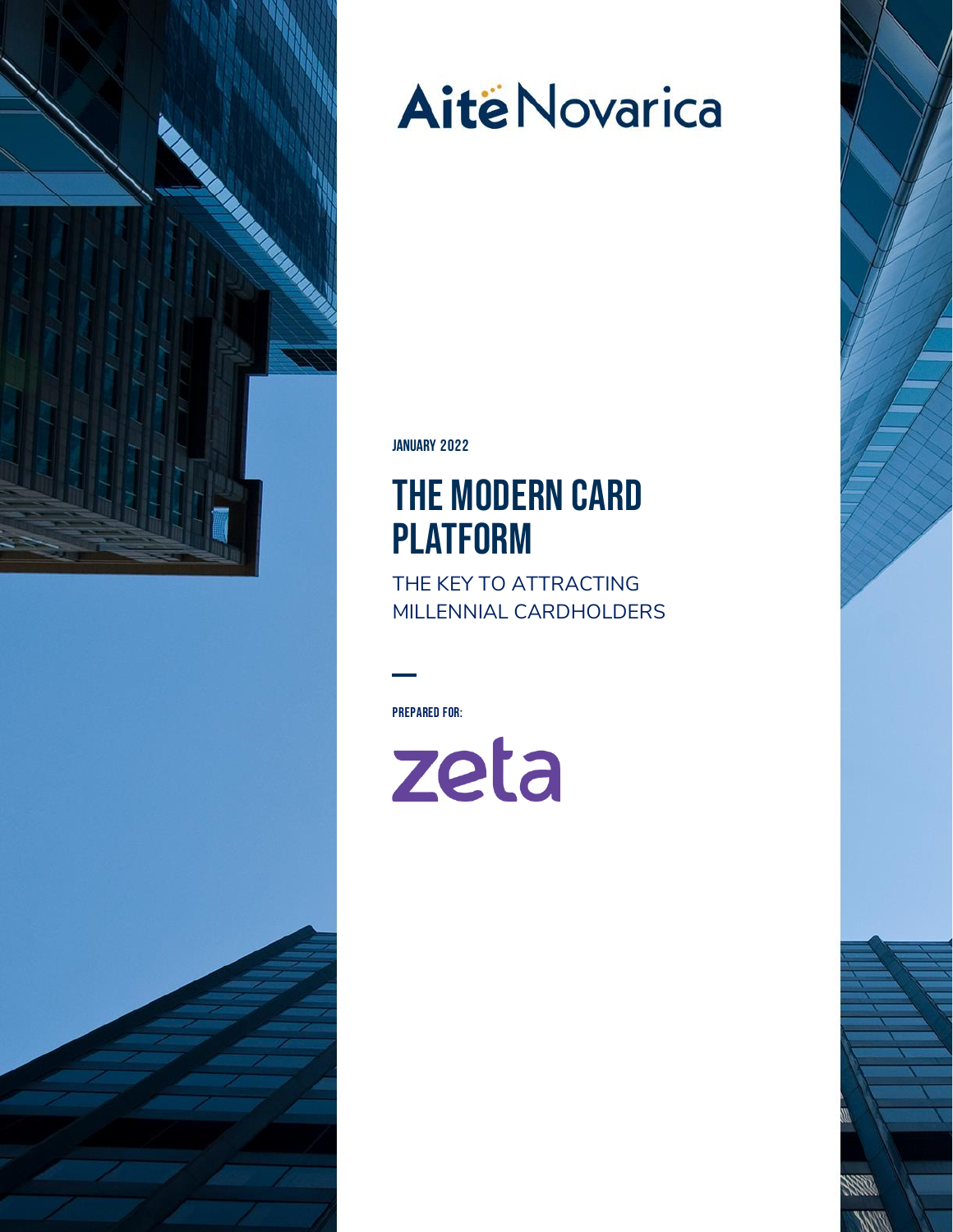## Table of Contents

| CARDHOLDER BENEFITS PROVIDED BY A MODERN         |
|--------------------------------------------------|
|                                                  |
|                                                  |
|                                                  |
|                                                  |
| OPEN AND EMBEDDABLE-BANKING-READY11              |
| SUPPORT FOR CONTACTLESS PAYMENTS 11              |
|                                                  |
| ASSESSING THE IMPACT OF DIGITAL-FIRST FEATURES12 |
| <b>IMPLEMENTATION AND SYSTEM EXPENSE</b>         |
|                                                  |
|                                                  |
|                                                  |
|                                                  |
|                                                  |

#### List of Figures

| FIGURE 1: ARE NEOBANKS AND CHALLENGER BANKS A |  |
|-----------------------------------------------|--|
|                                               |  |
| FIGURE 2: BANKERS UNDERSTAND THE NEED TO      |  |
|                                               |  |
|                                               |  |

#### **JANUARY** 202**2**

#### The Modern Card **PLATFORM**

The Key to Attracting Millennial Cardholders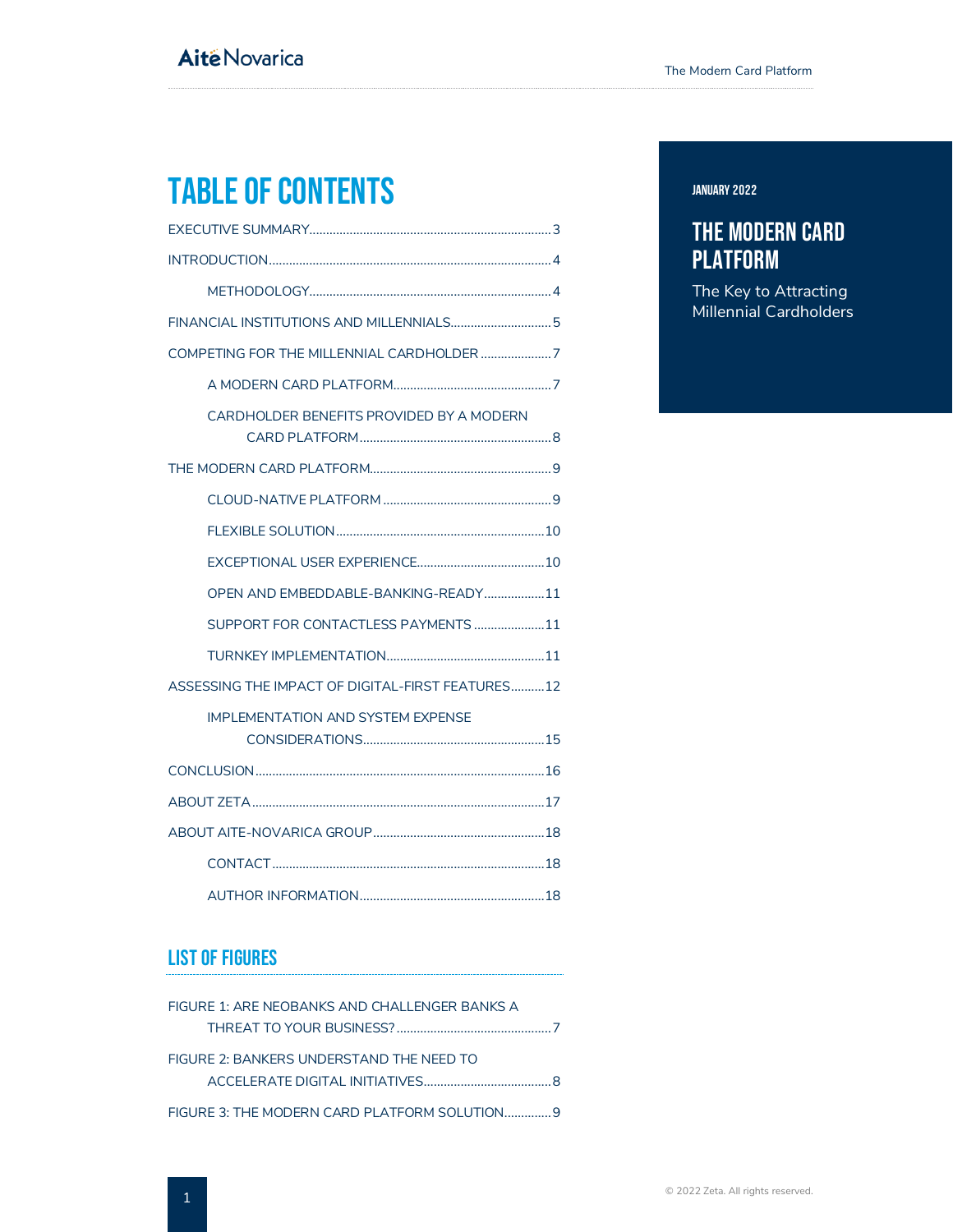### **Aité Novarica**

#### List of Tables

| TABLE B: POTENTIAL REVENUE IMPACTS OF INDIVIDUAL    |  |
|-----------------------------------------------------|--|
|                                                     |  |
| TABLE C: POTENTIAL EXPENSE REDUCTIONS OF INDIVIDUAL |  |
|                                                     |  |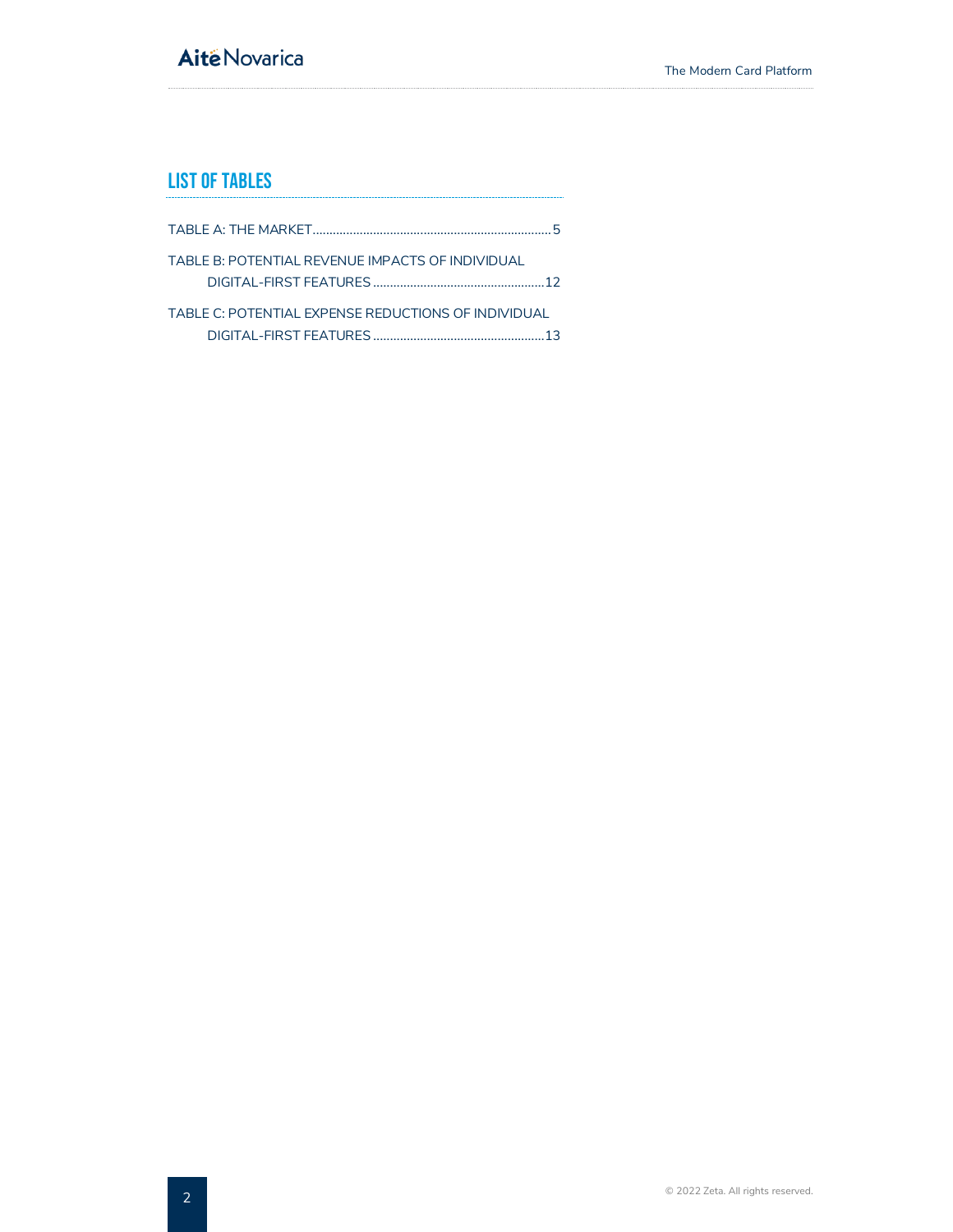## <span id="page-3-0"></span>Executive Summary

The need for financial institutions to replace their legacy systems is not new. Remaining competitive against new bank and nonbank competitors requires faster digital transformation and greater agility than is possible with legacy platforms. More demanding, tech-savvy consumers with expanding product needs prefer features and functionality that are offered in a more seamless manner as well as an improved user experience. Such levels of integration necessitate the open architectures that are only found in modern card platforms. To thrive in this new digital era, financial institutions must have product offerings supported and powered by modern technology, especially for front-end platforms such as cards.

Aite-Novarica Group's study *The Modern Card Platform: The Key to Attracting Millennial Cardholders* describes why modern card platforms are needed and will become a growing trend in the financial services industry. This report helps issuers understand the importance of catering to millennials, what these consumers expect, and where the issuers' current card programs may be falling short, and details how issuers can create a card program to cater to this target audience.

Key takeaways from this study include the following:

- Providing an end-to-end digital-first experience is becoming an expectation and is critical to attract and retain millennial cardholders.
- Issuers and cardholders benefit from digital-first capabilities. Digital-first capabilities help issuers increase cardholder retention, improve cross-sell, reduce expenses, and more by implementing digital innovations. Cardholders appreciate the increased control, convenience, and security offered by digital-first functionality.
- Digital functionality can help traditional issuers stay competitive against neobanks and challenger banks.
- A modern card platform allows issuers to launch a digital-first card program that is necessary to satisfy the needs of millennial cardholders.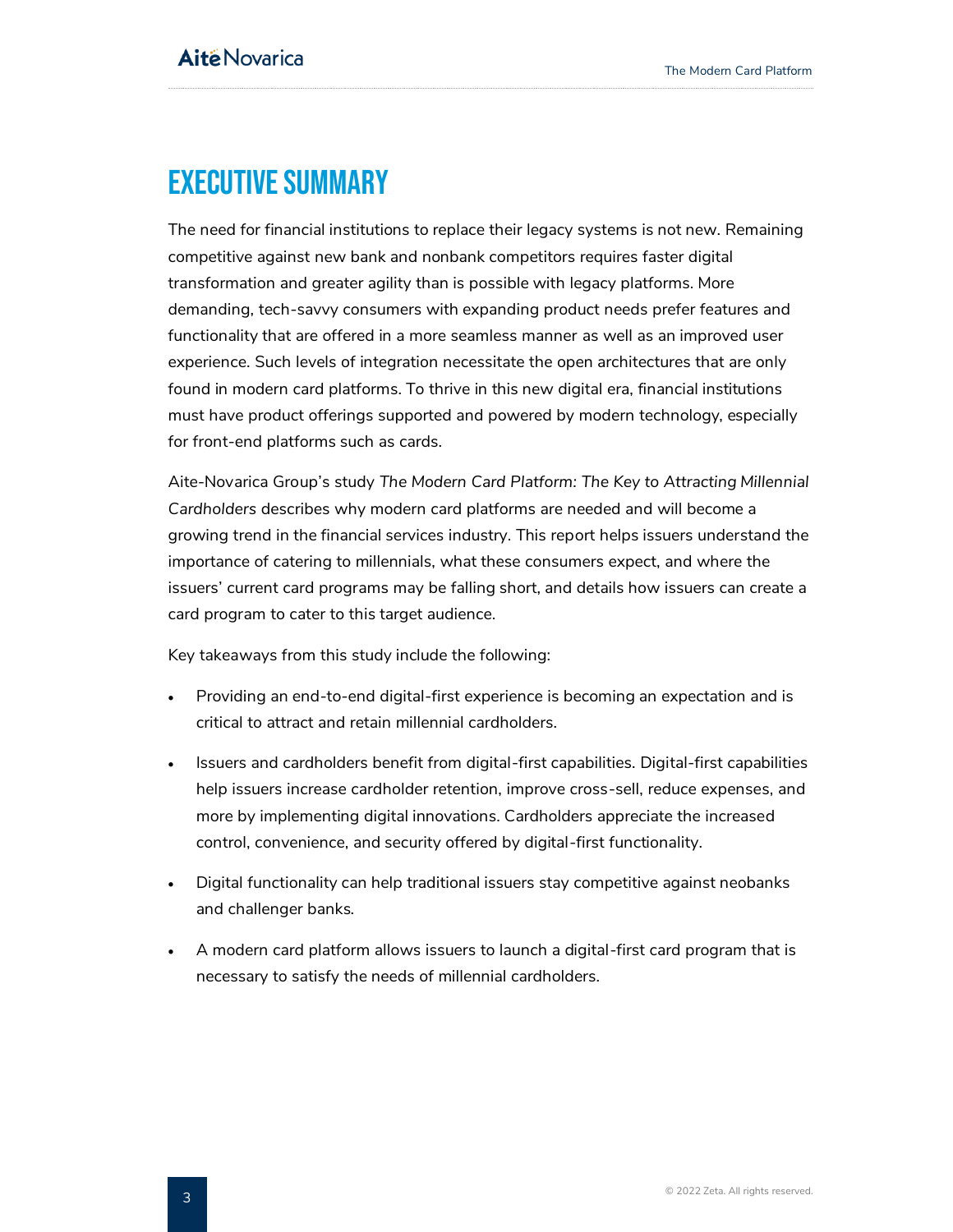## <span id="page-4-0"></span>**INTRODUCTION**

Today's consumers, especially millennial consumers, are demanding. Meeting their expectations requires financial institutions to manage the various internal processes necessary to help consumers effectively manage their finances: transaction and account execution speed, real-time data consolidation and reconciliation, interoperability with internal and external systems, data-driven automation and insights, and personalized tools and services. Unfortunately, most legacy card issuance and processing platforms used today are not robust and flexible, meaning that they will not help financial institutions meet the demands of today's consumers.

Competition in the card issuance space is more vital than ever before. Card programs built on a modern card platform can offer more features and functionalities and provide a better cardholder experience than those built on many legacy card platforms. For this reason, financial institutions that want to compete and offer a card program that meets cardholder expectations should consider converting their portfolio to, or launching new card products on, a modern card platform.

#### <span id="page-4-1"></span>**METHODOLOGY**

This research leverages the deep industry knowledge of the authors as well as Aite-Novarica Group's vast library of studies. Specific findings from Aite-Novarica Group's recent consumer studies are included.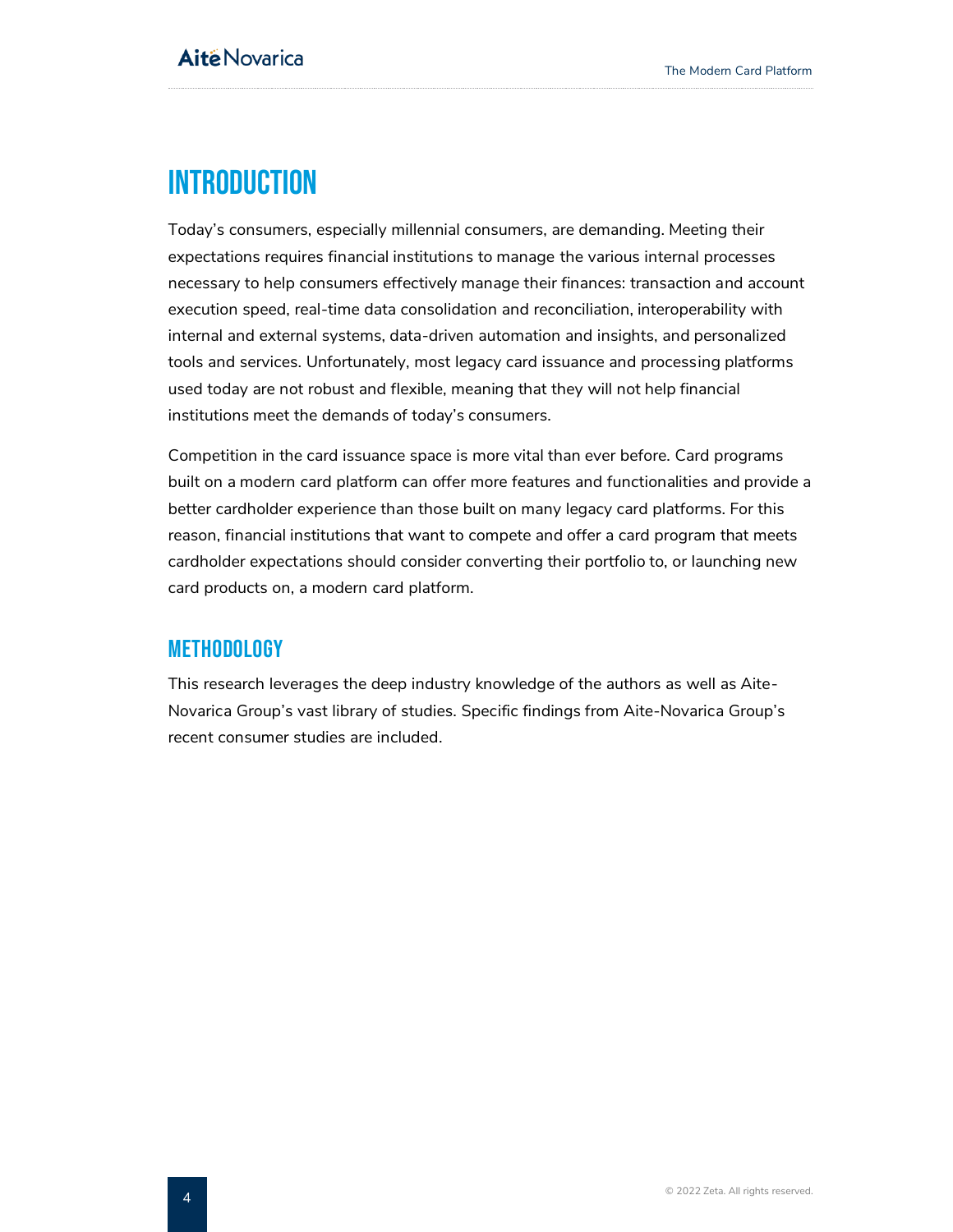## <span id="page-5-0"></span>Financial Institutions and Millennials

The digital transformation has created a new paradigm for how consumers expect to interact with their financial institutions. Consumers have become used to accessing their information in real time, 24/7, and through any device or channel. Many banks, large and small, struggle to offer the experience that customers expect, including millennials. Driven by the global pandemic, digital transactions grew 250% across financial institutions in 2020, transforming millions of traditional customers into first-time digital customers. Digital banking adoption and usage were already outpacing branch volume, but with branch closures, customers' reluctance to visit branches due to the COVID-19 pandemic, and overburdened call centers, many customers are embracing digital-first banking as a new way of life. As a result, all digital banking capabilities (including cardrelated) will have an increasing influence on consumers' willingness to do business with a financial institution, driving customers to modern digital banks. This means that financial institutions that are lagging in their digital transformation are at risk of losing client relationships, especially with millennials [\(Table A\)](#page-5-1).

| <b>MARKET TRENDS</b>                         | <b>MARKET IMPLICATIONS</b>                                                                                                                                                                                                                                                                           |
|----------------------------------------------|------------------------------------------------------------------------------------------------------------------------------------------------------------------------------------------------------------------------------------------------------------------------------------------------------|
| <b>Smartphone</b>                            | Smartphones allow cardholders to unlock digital-first capabilities, and                                                                                                                                                                                                                              |
| ownership is                                 | smartphone ownership is growing, with approximately 85% of U.S. adults                                                                                                                                                                                                                               |
| growing.                                     | stating that they own a smartphone. $1$                                                                                                                                                                                                                                                              |
| Instant everything is                        | Cardholders today expect instant everything: instant account approval,                                                                                                                                                                                                                               |
| an expectation.                              | instant digital card issuance, and instant alerts.                                                                                                                                                                                                                                                   |
| <b>Customer experience</b><br>is a priority. | There is an international focus on customer experience. Companies<br>worldwide are evaluating every aspect of their products, websites, apps,<br>support, delivery, and more for ways to provide the best experience for<br>their customers. Over 90% of millennials cite easy-to-use online banking |

#### <span id="page-5-1"></span>**TABLE A: THE MARKET**

 $^{\rm 1}$  "Mobile Fact Sheet," Pew Research Center, accessed August 27, 2021, https://www.pewresearch.org/internet/factsheet/mobile/.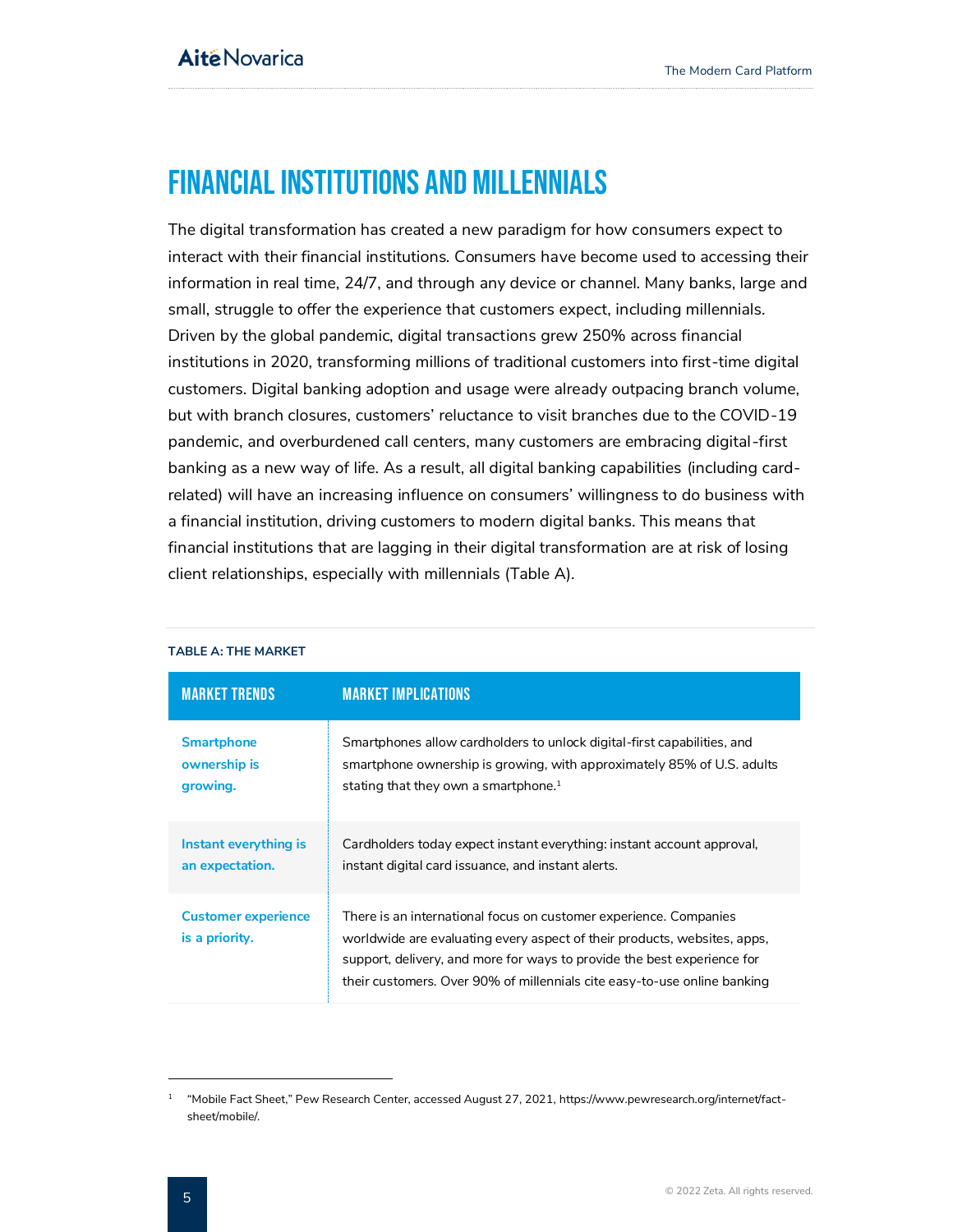| <b>MARKET TRENDS</b>                                                                                       | <b>MARKET IMPLICATIONS</b>                                                                                                                                                                                                                                                                                                         |
|------------------------------------------------------------------------------------------------------------|------------------------------------------------------------------------------------------------------------------------------------------------------------------------------------------------------------------------------------------------------------------------------------------------------------------------------------|
|                                                                                                            | capabilities as important or very important when considering a new<br>banking relationship. <sup>2</sup>                                                                                                                                                                                                                           |
| The shift to digital<br>banking is<br>accelerating.                                                        | The COVID-19 pandemic has strengthened consumer demand for digital<br>banking solutions. Digital banking capabilities will have an increasing<br>influence on consumers' willingness to do business with a financial<br>institution and their willingness to stay with their existing financial services<br>provider. <sup>3</sup> |
| Large tech companies<br>are launching digital-<br>first cards with an<br>integrated digital<br>experience. | Apple, Google, and Samsung have launched, or are planning to launch,<br>card products that are fully integrated into the mobile wallet. Incumbent<br>banks and credit unions must upgrade their card programs or risk losing<br>consumers to new players.                                                                          |

Source: Aite-Novarica Group

<sup>&</sup>lt;sup>2</sup> See Aite-Novarica Group's report [Attracting and Retaining the Digital-First Customer,](https://aitegroup.com/report/attracting-and-retaining-digital-first-customer) June 2020.

<sup>&</sup>lt;sup>3</sup> "COVID-19 Boosts Digitalisation of Retail Banking," Deloitte, accessed July 2, 2021, https://www2.deloitte.com/ch/en/pages/financial-services/articles/corona-krise-digitalisierungsschub-imretailbanking.html.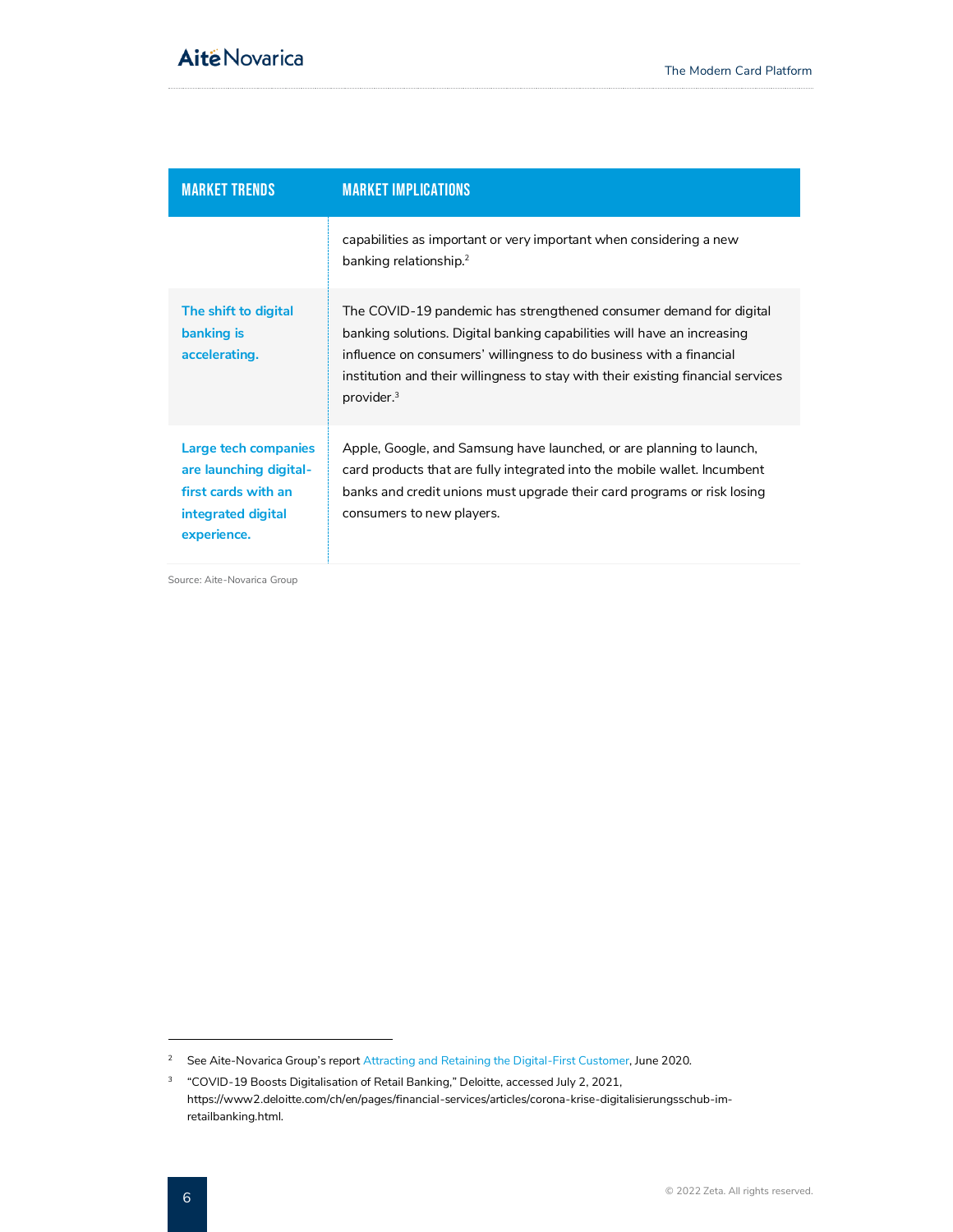## <span id="page-7-0"></span>Competing for the Millennial Cardholder

Neobanks and challenger banks are becoming niche players that cater to the millennial cardholder. Not only do they promote and offer card programs with more innovative features and functionality compared to legacy players, but they often promote lower fees, greater functionality, financial management tools, and other benefits that can be attractive to millennial cardholders. Feedback from card executives is mixed on whether neobanks and challenger banks threaten their card business in the near-term. However, all respondents acknowledged that these new competitors pose a real long-term threat to their business [\(Figure 1\)](#page-7-2).

<span id="page-7-2"></span>

#### <span id="page-7-1"></span>A modern Card platform

Issuers that hope to attract the millennial cardholder and compete with more innovative companies entering the market will benefit by upgrading to a modern card platform that allows them to offer features, performance, and capabilities that today's consumers demand. As evidenced by feedback from multiple bankers in the U.S. [\(Figure 2\)](#page-8-1), issuers understand that they must enhance their card programs and implement digital innovations sooner rather than later.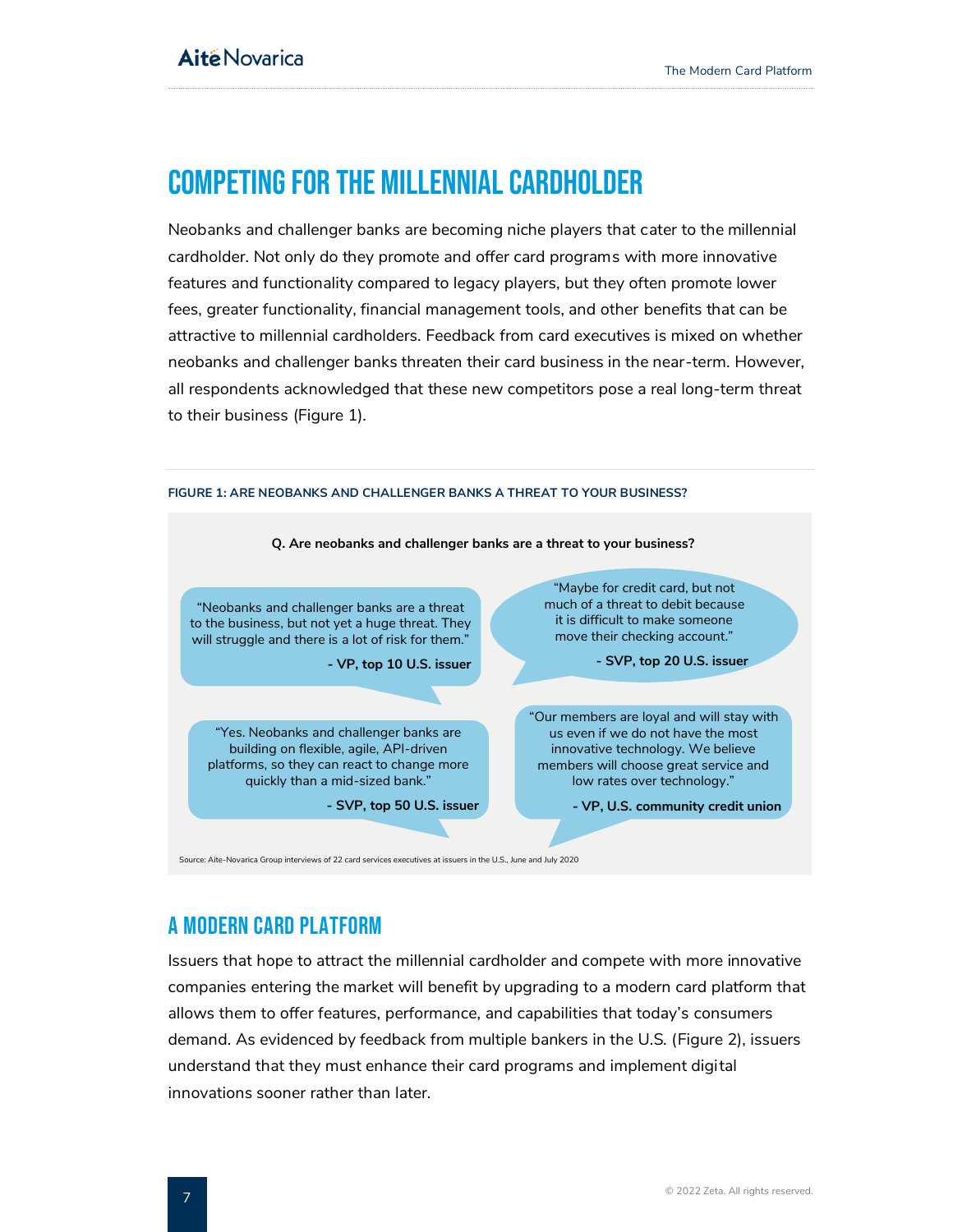

#### <span id="page-8-1"></span>**FIGURE 2: BANKERS UNDERSTAND THE NEED TO ACCELERATE DIGITAL INITIATIVES**

#### <span id="page-8-0"></span>Cardholder Benefits provided by a modern Card platform

- **Control:** Digital functionality (e.g., card controls, digital disputes, and PIN selection) through online or mobile banking provides the millennial cardholder with more control of their account.
- **Convenience:** Digital features and servicing allow the millennial cardholder to selfservice or choose their preferred way to interact with the card issuer where, how, and when they want, while providing fast access to the payment device.
- **Mobility:** Digital card issuance allows the millennial cardholder to travel without concern of losing their card and having no access to their funds because digital cards can be issued to a mobile wallet at any time.
- **Security:** The ability to turn a card on and off, report a lost/stolen card, receive account alerts, and other similar card-control functionality makes these cardholders feel that their money and account are secure.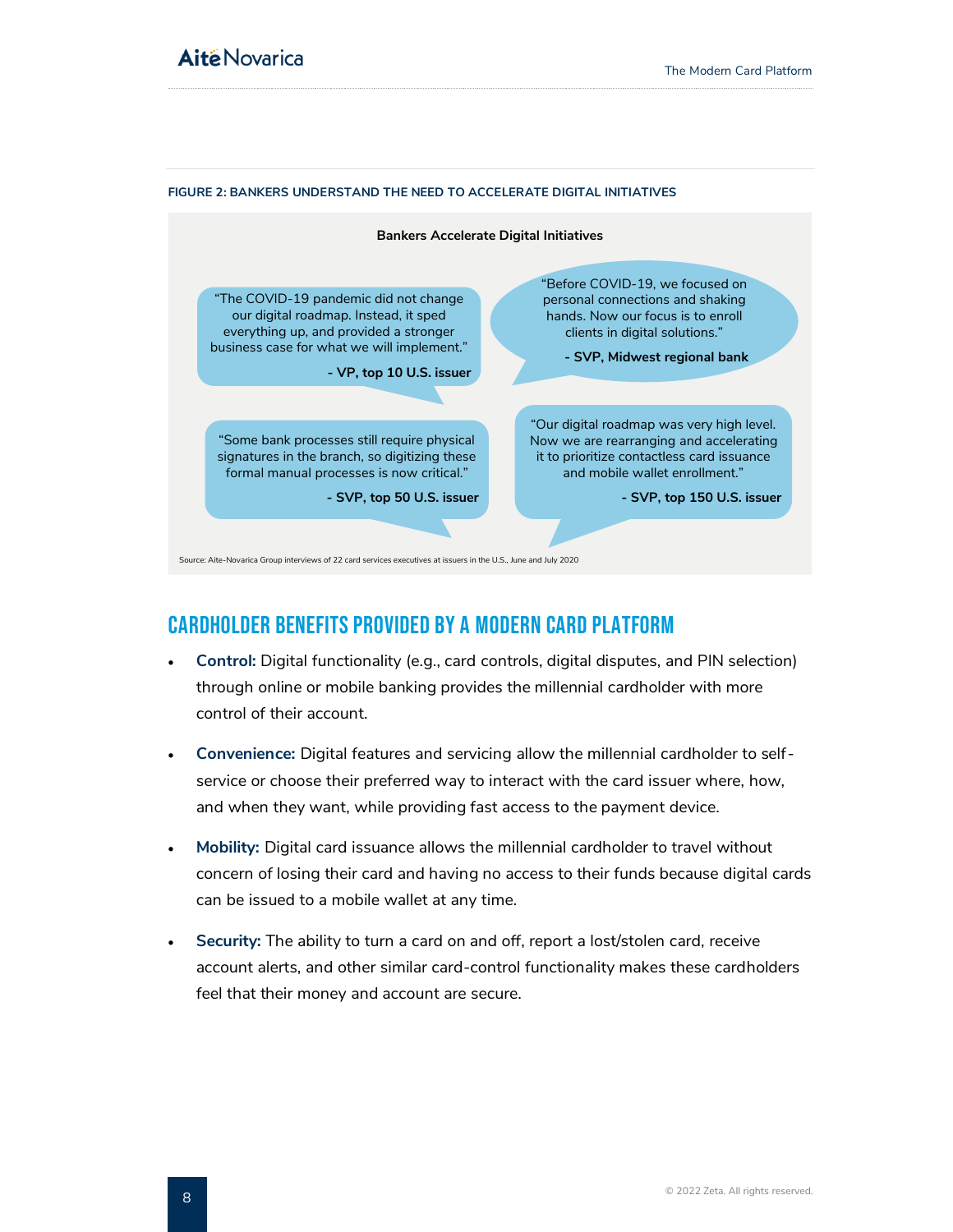## <span id="page-9-0"></span>THE MODERN CARD PLATFORM

Financial institutions have much to gain from modern card platforms and the benefits they deliver [\(Figure 3\)](#page-9-2).

<span id="page-9-2"></span>

#### <span id="page-9-1"></span>Cloud-Native platform

The need for greater agility, scalability, speed to market, and cost efficiency, coupled with tremendous investments in security by cloud providers, has helped financial institutions slowly grow more comfortable with adopting cloud technology.

The proven cloud implementations in the market are leading more financial institutions to engage in conversations with their technology providers about cloud delivery. A cloud implementation or the shift of existing banking functions to the cloud saves significant time, money, and resources. The shift toward cloud-native solutions has largely been driven by a desire to reduce the overall IT footprint, lower the total cost of ownership, accelerate deployment/speed to market, reduce staffing burden, and spend more time focusing on banking activities. The technology focus is shifting from infrastructure back to providing value to customers and differentiating the customer experience, thereby lowering regulatory burden and providing higher levels of business continuity.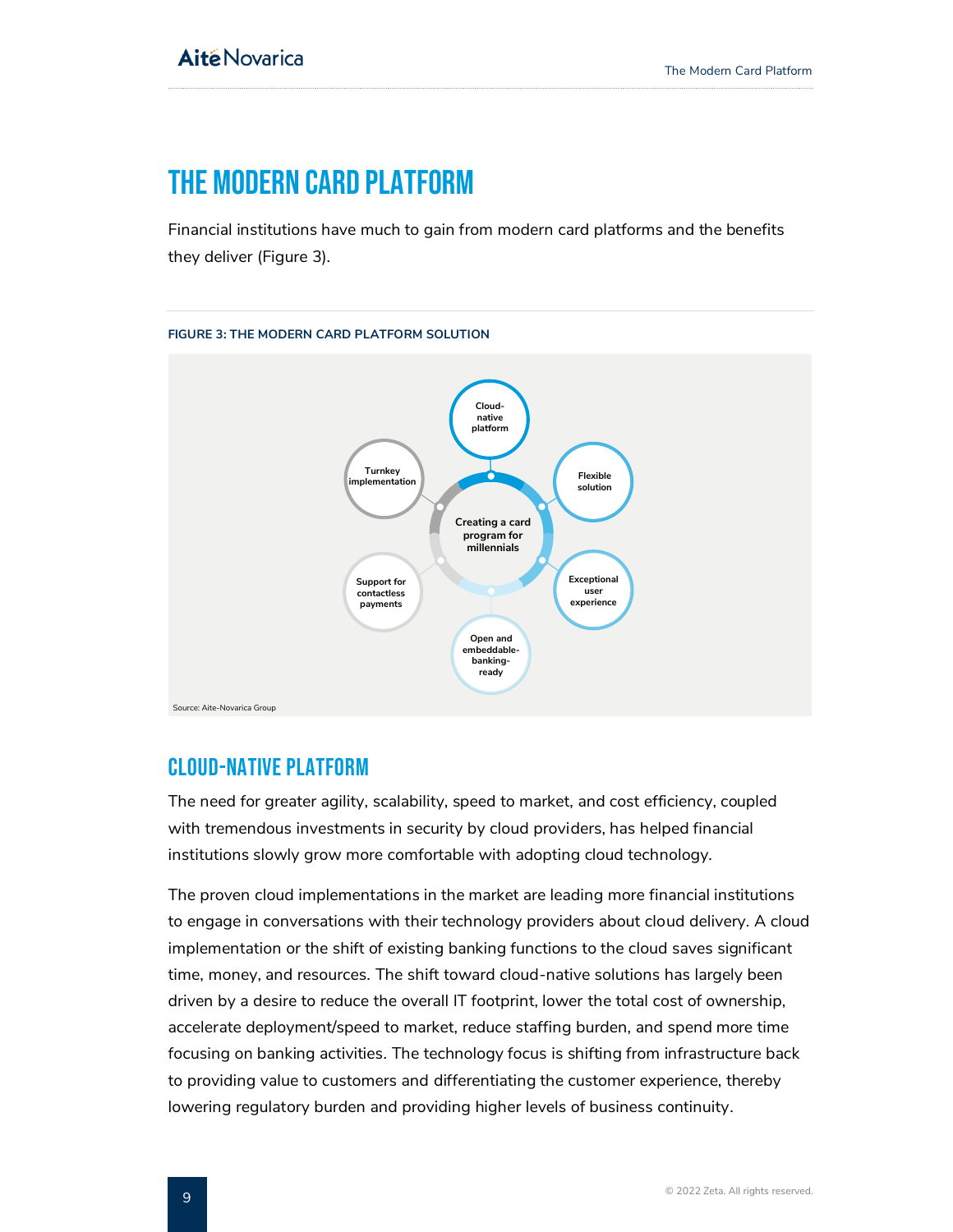Ultimately, financial institutions will not have to maintain their own backup data centers and won't need all the hardware and resources they once did, freeing up time and allowing IT staff to focus on revenue-generating initiatives instead. Cloud technology enables financial institutions to run a more cost-efficient operating model while providing the agility and modernity that legacy on-premises models lack. Speed to market and cost savings are mentioned most often by banks as advantages that cloudnative banking can bring to an organization.

#### <span id="page-10-0"></span>Flexible solution

With the exception of some of the largest global banks, many financial institutions have long focused on outsourcing banking capabilities to third parties. This has largely been to provide as much flexibility as possible to their clients while minimizing overhead costs. But as technology needs evolve, driven by factors such as shifting customer expectations, financial institutions are reassessing their capabilities. They need greater control to quickly configure products and operating models to respond to new market needs and to offer the personalized and differentiated experiences that today's customers expect. Modern card platforms are highly configurable to enable the creation of unique capabilities and workflows that better align with each cardholder persona. Legacy systems, and even some newer ones, lack that flexibility and force financial institutions to settle for a one-size-fits-all approach.

#### <span id="page-10-1"></span>Exceptional User Experience

Financial institution customers don't think in silos; therefore, their digital banking and card experiences shouldn't be siloed either. Fortunately, modern card platforms enable a more customer-centric rather than a product-centric approach. Whereas legacy platforms are often closed and require multiple system logins for multiproduct views, modern card platforms offer a seamless experience.

Open platforms enable tighter integration across different product areas, enabling a superior, more consolidated experience for end users that better aligns with how they manage their money and want to interact with their financial institution. As one credit union executive stated, "the moment a cardholder experiences a better way to manage their card or account, they will not want to lose it."<sup>4</sup>

<sup>&</sup>lt;sup>4</sup> Aite Group interviews of 22 card services executives at issuers in the U.S., June and July 2020.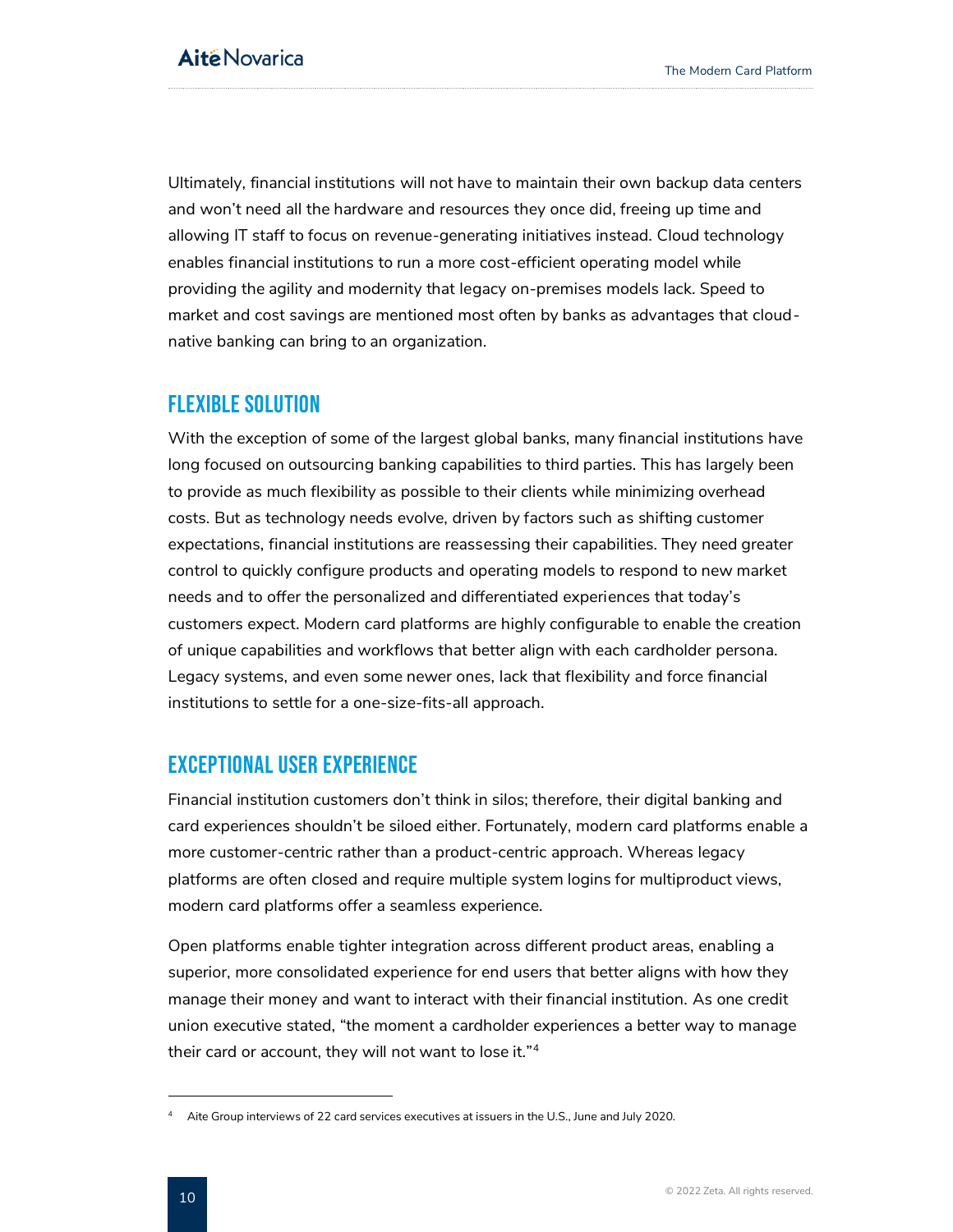#### <span id="page-11-0"></span>Open and Embeddable-Banking-ready

Combining disparate systems and solutions can be challenging for issuers because individual systems are not always designed with external systems in mind. Because of their flexibility, modern card platforms can integrate APIs or support connections faster and more easily than legacy systems, which require hard-coded changes. While legacy systems can be difficult to integrate, a simple set of APIs available through a modern card platform can enable integration in a matter of days, rather than years.

APIs are increasingly being viewed as a way to help financial institutions enhance their technical architectures and align themselves with more innovative capabilities and technology partners. Financial institutions face growing pressure to change the way they are perceived in the market, from dated, monolithic institutions that run their products in a closed environment to corporate partners running flexible and open systems. Financial institutions have the opportunity to leverage APIs to enhance their customers' experiences, including the cardholder experience.

#### <span id="page-11-1"></span>Support for COntactless Payments

Supporting contactless payments means issuing contactless physical cards and also supporting mobile wallet payments. Although mobile payments helped cardholders without a contactless card to avoid contact during the COVID-19 pandemic, the adoption of this form of payment is likely to see continued growth as a convenient, streamlined method of payment. Therefore, attracting and retaining millennial cardholders requires issuers to prioritize digital card issuance and push provisioning to a mobile wallet or risk losing mobile wallet volume to another issuer's card platform.

#### <span id="page-11-2"></span>Turnkey Implementation

In the past, implementing a new card processing system or vendor solution was a large project that easily took six months to complete. The flexibility that comes with a modern card platform helps to shorten this timeline because it can work in parallel with existing core banking and card processing systems instead of requiring full integration into them. Therefore, issuers will likely find the implementation of, or conversion to, a modern card platform to be simpler than may have been possible in the past.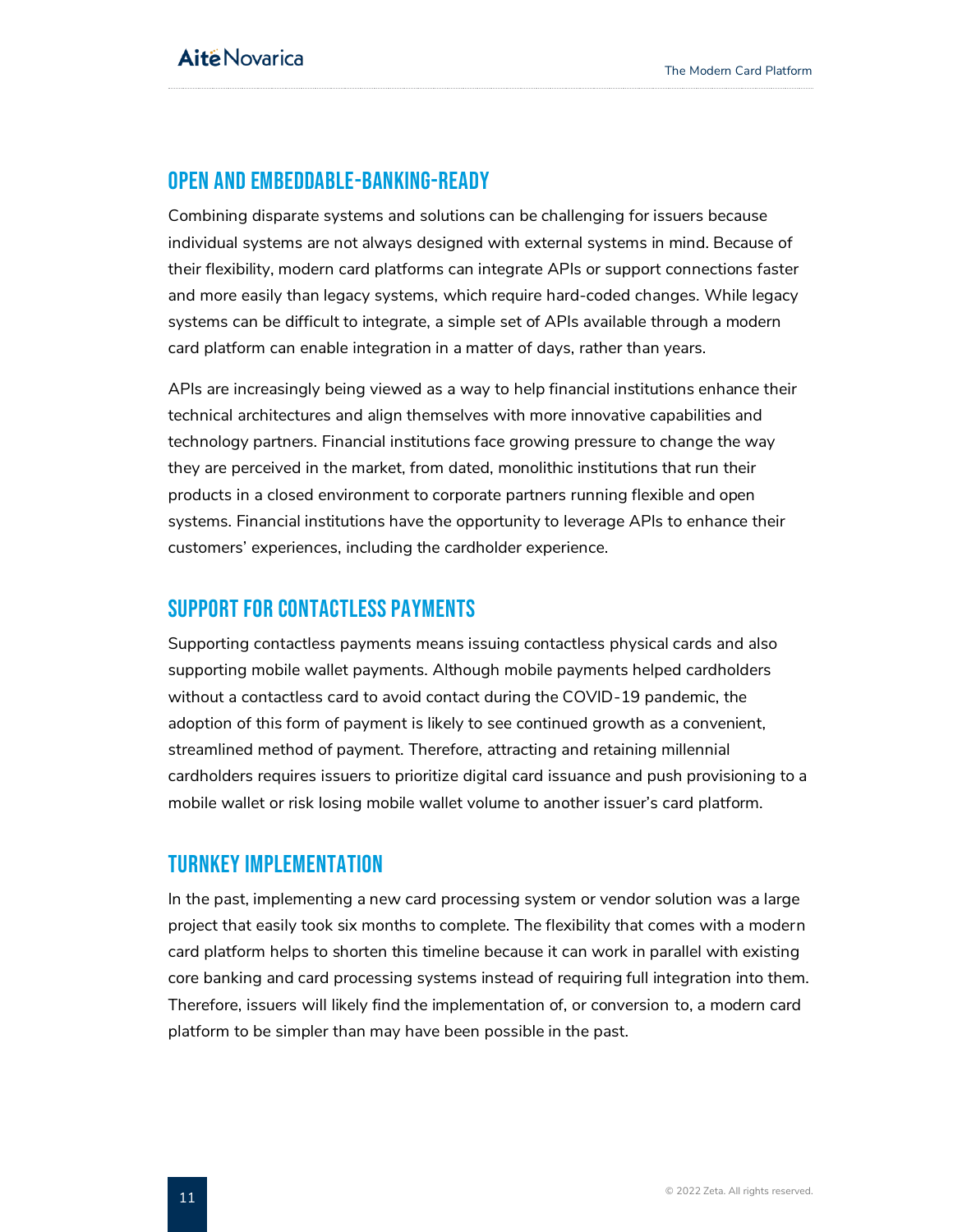## <span id="page-12-0"></span>ASSESSING THE Impact of Digital-First Features

Each digital-first enhancement has its own benefits that must be considered when developing a digital card program roadmap. For example, features that encourage balance growth may be less critical if an issuer's strategy is to grow new accounts. Table B helps break down the individual income benefits of digital-first card features.

| <b>FEATURE</b>                           | <b>ACCOUNT</b><br><b>GROWTH</b> | <b>ACCOUNT</b><br><b>RETENTION</b> | <b>CARD</b><br><b>ACTIVATION</b> | <b>CARD</b><br><b>USAGE</b> | <b>FEES</b>  | <b>INTEREST</b><br><b>INCOME</b> | <b>TOTAL</b><br><b>BALANCES</b> |
|------------------------------------------|---------------------------------|------------------------------------|----------------------------------|-----------------------------|--------------|----------------------------------|---------------------------------|
| <b>Account</b><br>alerts                 |                                 | $\checkmark$                       |                                  | $\checkmark$                |              |                                  |                                 |
| <b>Account</b><br>updater                |                                 | $\checkmark$                       | $\checkmark$                     | $\checkmark$                |              |                                  |                                 |
| <b>Balance</b><br>transfers              | $\checkmark$                    | $\checkmark$                       |                                  |                             | $\checkmark$ | $\checkmark$                     | $\checkmark$                    |
| <b>Card</b><br>activation                |                                 |                                    | $\checkmark$                     | $\checkmark$                |              |                                  |                                 |
| <b>Card</b><br>controls                  |                                 | $\checkmark$                       | $\checkmark$                     | $\checkmark$                |              |                                  |                                 |
| <b>Manage</b><br>card-on-file<br>records |                                 | $\checkmark$                       | $\checkmark$                     | $\checkmark$                |              |                                  |                                 |
| <b>Digital</b><br>issuance               | $\checkmark$                    | $\checkmark$                       | $\checkmark$                     | $\checkmark$                |              |                                  |                                 |
| <b>Digital</b><br>disputes               |                                 |                                    |                                  |                             |              |                                  |                                 |

#### <span id="page-12-1"></span>**TABLE B: POTENTIAL REVENUE IMPACTS OF INDIVIDUAL DIGITAL-FIRST FEATURES**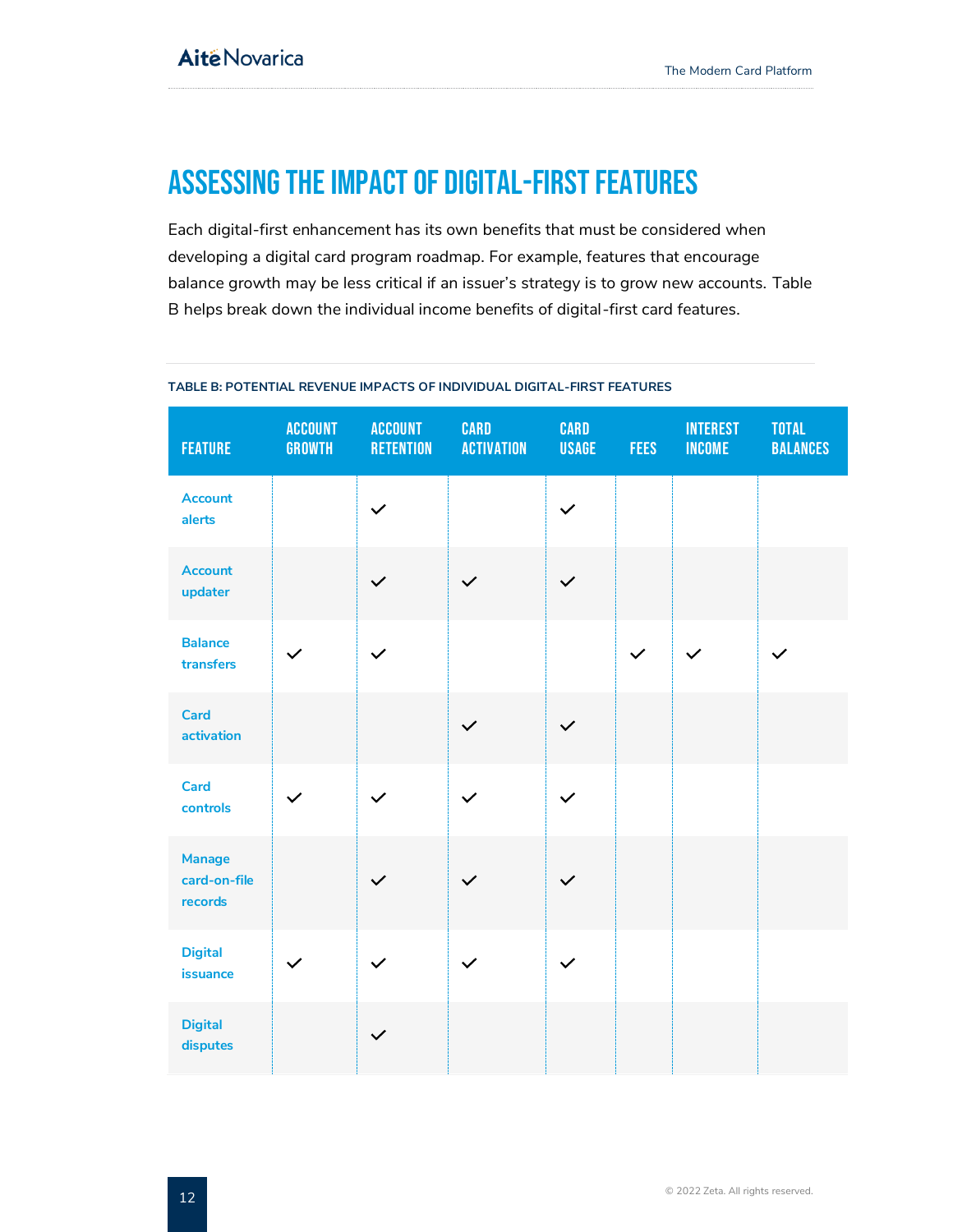| <b>FEATURE</b>                 | <b>ACCOUNT</b><br><b>GROWTH</b> | <b>ACCOUNT</b><br><b>RETENTION</b> | <b>CARD</b><br><b>ACTIVATION</b> | <b>CARD</b><br><b>USAGE</b> | <b>FEES</b> | <b>INTEREST</b><br><b>INCOME</b> | <b>TOTAL</b><br><b>BALANCES</b> |
|--------------------------------|---------------------------------|------------------------------------|----------------------------------|-----------------------------|-------------|----------------------------------|---------------------------------|
| Limit<br>increase<br>requests  |                                 | $\checkmark$                       |                                  | $\checkmark$                |             | $\checkmark$                     | $\checkmark$                    |
| <b>Payments</b><br>and payoff  |                                 |                                    |                                  |                             |             |                                  |                                 |
| <b>PIN</b><br>selection        |                                 | $\checkmark$                       | $\checkmark$                     | $\checkmark$                |             |                                  |                                 |
| <b>Purchase</b><br>alerts      |                                 | $\checkmark$                       |                                  | $\checkmark$                |             |                                  |                                 |
| Lost/stolen<br>card report     |                                 | $\checkmark$                       |                                  |                             |             |                                  |                                 |
| <b>Travel</b><br>notifications |                                 |                                    |                                  | $\checkmark$                |             |                                  |                                 |

Source: Aite-Novarica Group

Cost reductions are also realized from various functionalities. Table C highlights the potential cost savings associated with major digital-first card program innovations.

| <b>FEATURE</b>            | <b>REDUCE BACK-</b><br><b>OFFICE EXPENSES</b> | <b>REDUCE FRAUD</b><br><b>AND DISPUTE</b><br><b>LOSSES</b> | <b>REDUCE CUSTOMER</b><br><b>SUPPORT EXPENSES</b> | <b>REDUCE CARD</b><br><b>REISSUE</b><br><b>EXPENSES</b> |
|---------------------------|-----------------------------------------------|------------------------------------------------------------|---------------------------------------------------|---------------------------------------------------------|
| <b>Account</b><br>alerts  | $\checkmark$                                  | $\checkmark$                                               |                                                   |                                                         |
| <b>Account</b><br>updater |                                               |                                                            |                                                   |                                                         |

#### <span id="page-13-0"></span>**TABLE C: POTENTIAL EXPENSE REDUCTIONS OF INDIVIDUAL DIGITAL-FIRST FEATURES**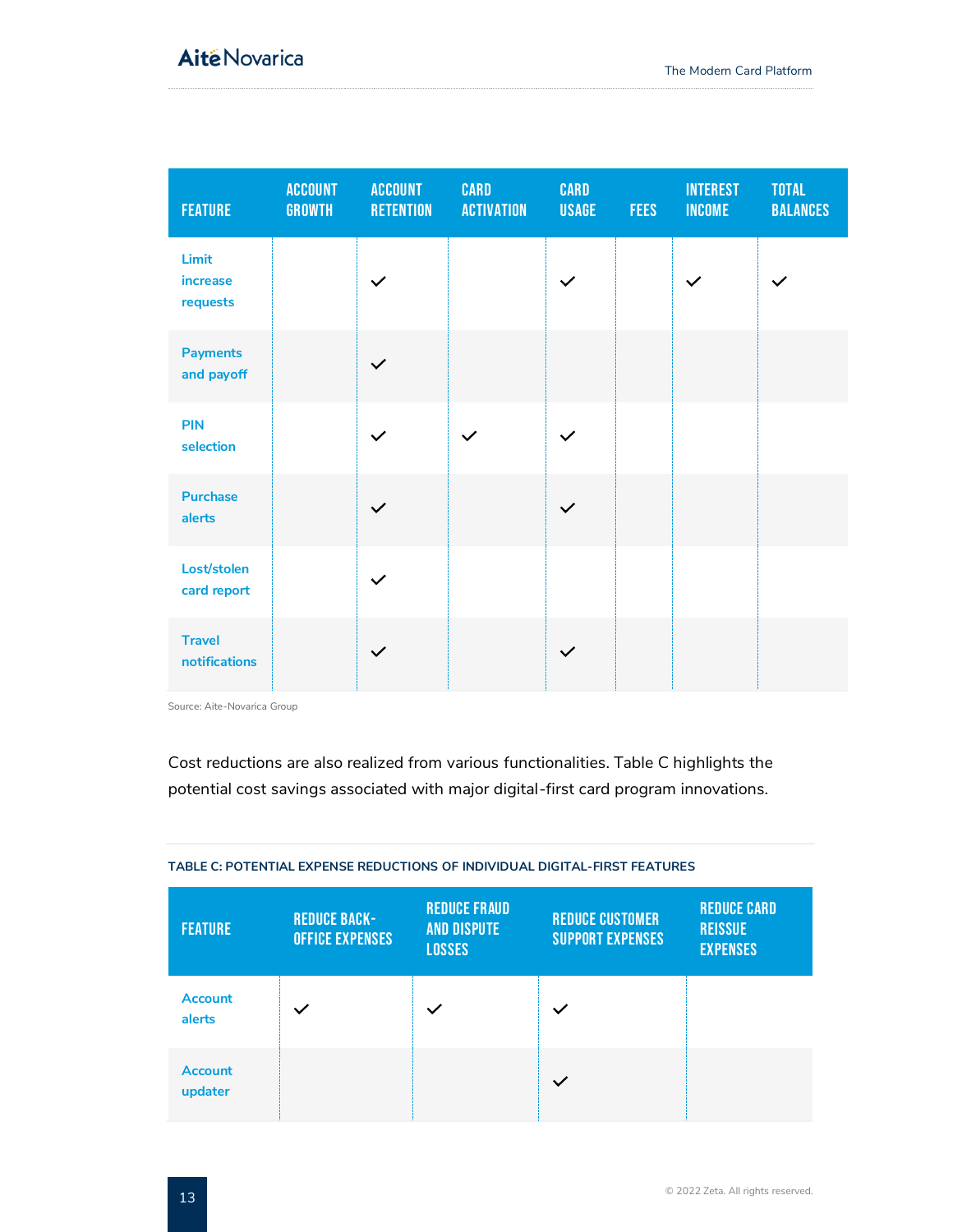### **Aité Novarica**

| <b>FEATURE</b>                     | <b>REDUCE BACK-</b><br><b>OFFICE EXPENSES</b> | <b>REDUCE FRAUD</b><br><b>AND DISPUTE</b><br><b>LOSSES</b> | <b>REDUCE CUSTOMER</b><br><b>SUPPORT EXPENSES</b> | <b>REDUCE CARD</b><br><b>REISSUE</b><br><b>EXPENSES</b> |
|------------------------------------|-----------------------------------------------|------------------------------------------------------------|---------------------------------------------------|---------------------------------------------------------|
| <b>Balance</b><br>transfers        | $\checkmark$                                  |                                                            | $\checkmark$                                      |                                                         |
| <b>Card</b><br>activation          |                                               |                                                            | $\checkmark$                                      |                                                         |
| <b>Card controls</b>               |                                               | $\checkmark$                                               | $\checkmark$                                      | $\checkmark$                                            |
| Manage card-<br>on-file<br>records |                                               |                                                            | $\checkmark$                                      |                                                         |
| <b>Digital</b><br>issuance         | $\checkmark$                                  |                                                            | $\checkmark$                                      | $\checkmark$                                            |
| <b>Digital</b><br>disputes         | $\checkmark$                                  |                                                            | $\checkmark$                                      |                                                         |
| <b>Limit increase</b><br>requests  | $\checkmark$                                  |                                                            | $\checkmark$                                      |                                                         |
| <b>Payments</b><br>and payoff      | $\checkmark$                                  |                                                            | $\checkmark$                                      |                                                         |
| <b>PIN selection</b>               |                                               |                                                            | $\checkmark$                                      |                                                         |
| <b>Plastic</b><br>optional         |                                               | $\checkmark$                                               |                                                   | $\checkmark$                                            |
| <b>Purchase</b><br>alerts          |                                               | $\checkmark$                                               | $\checkmark$                                      |                                                         |
| Lost/stolen<br>card report         | $\checkmark$                                  | $\checkmark$                                               |                                                   |                                                         |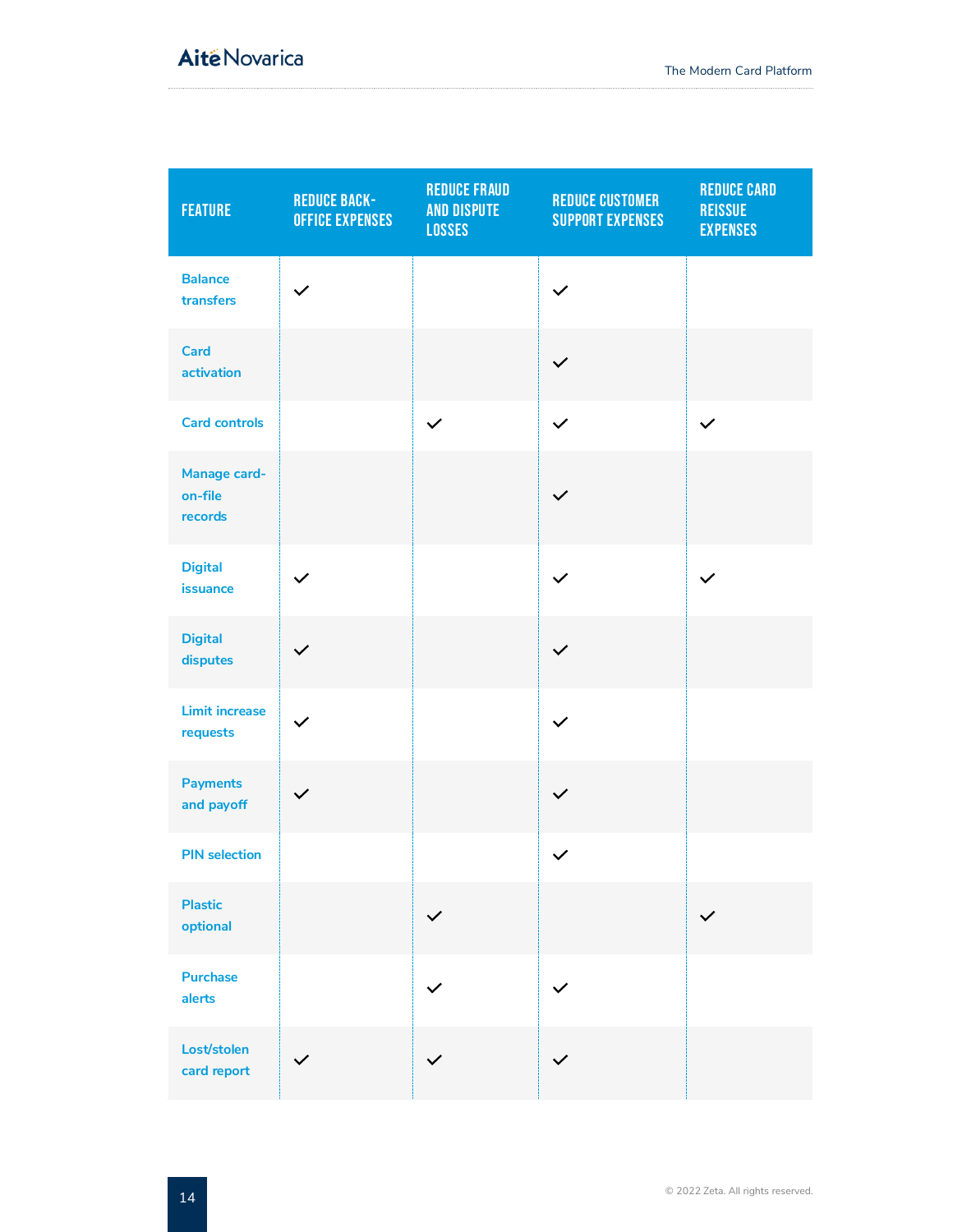| <b>FEATURE</b>                 | <b>REDUCE BACK-</b><br><b>OFFICE EXPENSES</b> | <b>REDUCE FRAUD</b><br><b>AND DISPUTE</b><br><b>LOSSES</b> | <b>REDUCE CUSTOMER</b><br><b>SUPPORT EXPENSES</b> | <b>REDUCE CARD</b><br><b>REISSUE</b><br><b>EXPENSES</b> |
|--------------------------------|-----------------------------------------------|------------------------------------------------------------|---------------------------------------------------|---------------------------------------------------------|
| <b>Travel</b><br>notifications | $\checkmark$                                  |                                                            | $\checkmark$                                      |                                                         |

Source: Aite-Novarica Group

#### <span id="page-15-0"></span>Implementation And System Expense Considerations

Project expenses vary by organization and can be influenced by the number of systems and providers impacted by the project. Issuers with a single service provider for multiple systems (e.g., core system, card processing, mobile banking, and online banking) may have a more straightforward and less expensive implementation than issuers with numerous service providers. A variety of expenses may exist for each project:

- **System expenses:** Legacy systems can be challenging to upgrade, and technical projects take time. Additionally, issuers may have to pay vendors to prioritize a request over those already on the service provider roadmap.
- **Back-office expenses:** Ideally, customer-facing digital enhancements will include back-office enhancements, but that is not always the case. Issuers should consider the resource impacts of functionality that could increase demand on the back office.
- **Integration expenses:** Digital card issuance is an example of a digital-first innovation that may impact multiple platforms (e.g., online banking, mobile banking, card issuance, card processing, core systems, card activation, and fraud), all of which might be managed by separate vendors. Each platform and vendor may have unique charges that will impact the overall cost of the service.
- **Recurring expenses:** Vendor contracts can be complicated, so it is worthwhile to make sure there is no recurring fee or other expense that will suddenly appear or increase once the project is complete.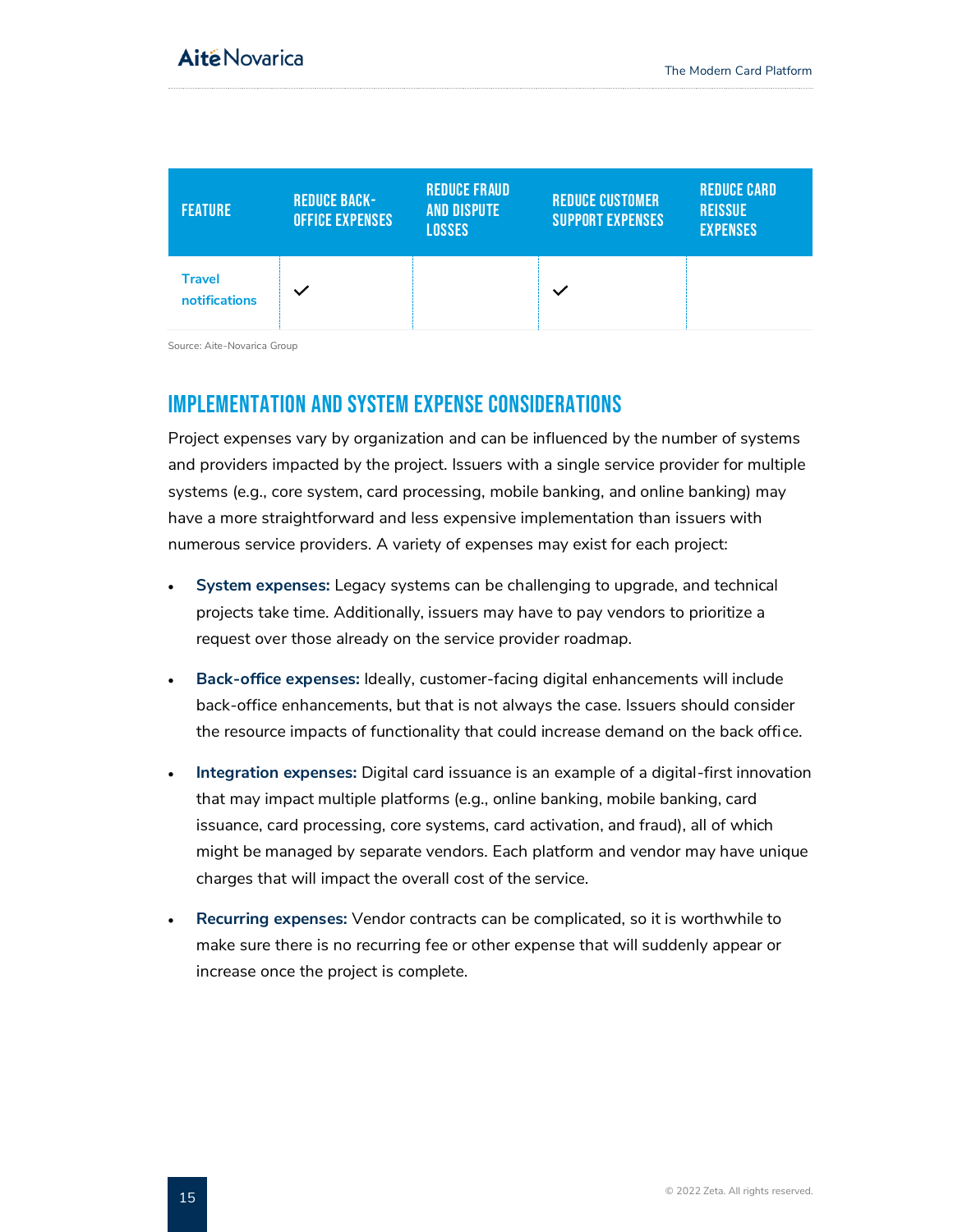## <span id="page-16-0"></span>**CONCLUSION**

Card issuers that want to grow their debit, credit, or prepaid card portfolio must not only offer the features and functionalities that cardholders today demand but also be agile enough to implement future innovations quickly and seamlessly. Offering a card that can make transactions as well as a mobile banking app is no longer sufficient to obtain and retain today's millennial and tech-savvy consumers. Issuers must evaluate their existing legacy card issuance and processing platforms and ask if they will provide everything needed to meet the demands of cardholders now and in the future.

#### **Implications for financial institutions:**

- Card issuers must offer a digital-first experience at every customer touch point from the moment of account application and throughout the life of the account.
- Large technology companies are launching digital-first card programs that are more robust than legacy card programs. Issuers must move to a modern card issuing and processing platform or risk losing cardholders.
- A modern card platform offers various cardholder benefits that will help to ensure a positive customer experience. Additionally, card issuers can experience increased cardholder retention, greater revenue, and cost savings from the digital-first capabilities that modern card platforms provide.
- Moving to a modern card platform allows issuers to provide the most current card program features and functionalities, and enables them to implement future innovations faster and more efficiently than legacy platforms.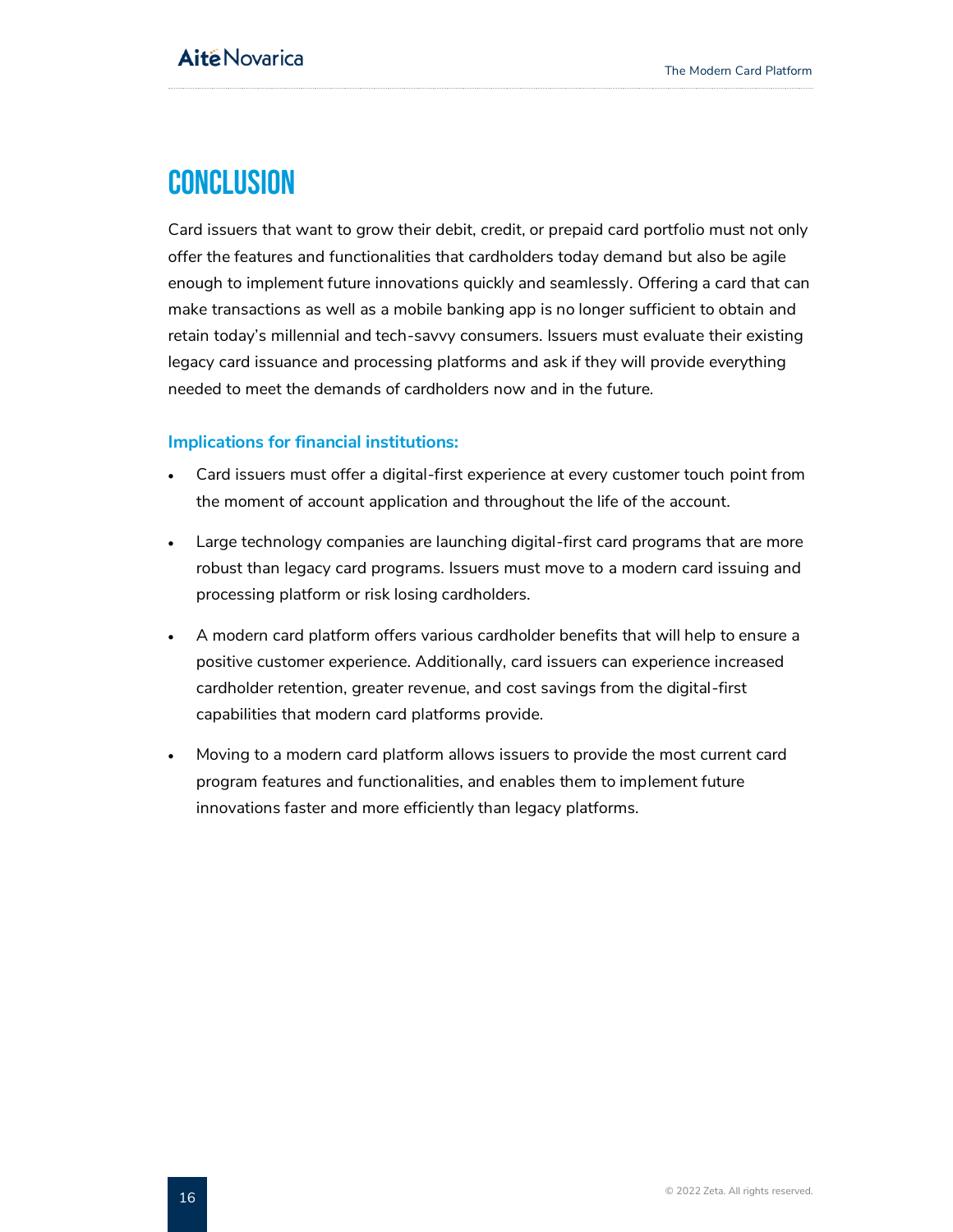## <span id="page-17-0"></span>About ZETA

Zeta is a banking tech company providing a modern omni stack solution comprising modern credit and debit processing, lending, core banking, and mobile experiences. Zeta provides its products to financial institutions and fintechs globally.

Co-founded in April 2015 by Bhavin Turakhia (CEO) and Ramki Gaddipati (CTO), the company currently has over 850 employees across its offices in the US, UK, Middle East, and Asia.



6  $10$  million Countries Cards issued

60 million Customers contracted **300+** million Transactions/year

#### **Sales inquiries** Jeff Van Wie Senior Vice President of Sales

[jeffvanwie@zeta.tech](mailto:jeffvanwie@zeta.tech)

#### **Media inquiries**

Rishav Kumar Lead – PR & Corporate Communications [rishavk@zeta.tech](mailto:rishavk@zeta.tech)

#### **For all other inquiries, write to**

[banking@zeta.tech](mailto:banking@zeta.tech)

**Social media** [LinkedIn](https://www.linkedin.com/company/zetasuite/) | [Facebook](https://www.facebook.com/Zetasuite1/) | [Twitter](https://twitter.com/zetasuite)

#### **U.S. Address**

Zeta Services Inc. 3001 Bishop Drive, Suite 300. San Ramon, CA 94583 <https://www.zeta.tech/us>